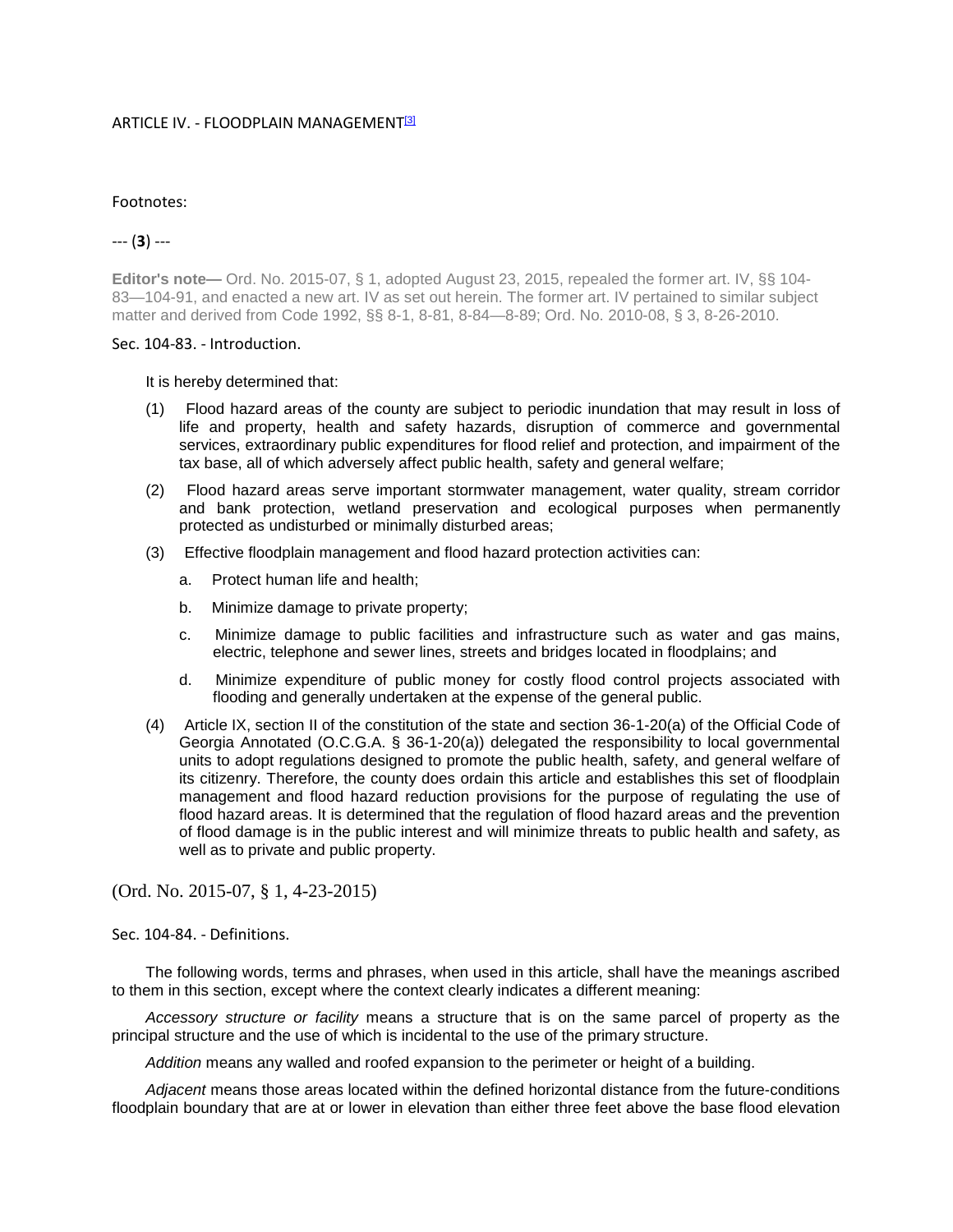or one foot above the future-conditions flood elevation, whichever is higher, unless the area is hydraulically independent (meaning absolutely no connection to the flooding source such as through pipes, sewer laterals, down drains, foundation drains, ground seepage, overland flow, gated or valved pipes, excavated and backfilled trenches, etc. with no fill or other manmade barriers creating the separation).

*Appeal* means a request for a review of the environmental management director's interpretation of any provision of this article.

*Area of future-conditions flood hazard* means the land area that would be inundated by the onepercent-annual-chance flood based on future-conditions hydrology (100-year future-conditions flood).

*Area of special flood hazard* means the land area subject to a one percent or greater chance of flooding in any given year. This includes all floodplain and flood prone areas at or below the base flood elevation (designated as zones A, A1-30, A-99, AE, AO, AH, and AR on the community's flood insurance rate map (FIRM)). For drainage areas less than 100 acres, the area of special flood hazard shall be delineated at the discretion of the environmental management director.

*Base flood* means the flood having a one percent chance of being equaled or exceeded in any given year, also known as the 100-year flood.

*Base flood elevation* means the highest water surface elevation anticipated at any given location during the base flood.

*Basement* means any area of a building having its floor subgrade (below ground level) on all sides.

*Building* means the same as structure.

*Development* means any manmade change to improved or unimproved real estate including but not limited to buildings or other structures, mining, dredging, filling, clearing, grubbing, grading, paving, any other installation of impervious cover, excavation or drilling operations or storage of equipment or materials.

*Elevated building* means a building without a basement that has its lowest floor raised above the ground level by foundation walls, posts, pilings, columns, piers, or shear walls.

*Environmental management department* means the department so designated by the county board of commissioners to interpret and implement this article.

*Environmental management director* means the person so appointed by the county board of commissioners and his or her employees designated to enforce and interpret this article.

*Existing construction* means any structure where the "start-of-construction" commenced before June 23, 1983 (the effective date of the county's initial floodplain management regulation).

*Existing manufactured home park* or *subdivision* means a manufactured home park or subdivision for which the construction of facilities for servicing the lots on which the manufactured homes are to be affixed (including at a minimum the installation of utilities, the construction of street, and either final site grading or the pouring of concrete pads) was completed before June 23, 1983 (the effective date of the county's initial floodplain management regulation).

*Expansion to an existing manufactured home park* or *subdivision* means the preparation of additional sites by the construction of facilities for servicing the lots on which the manufactured homes are to be affixed, including the installation of utilities, the construction of streets, and either final site grading or the pouring of concrete pads.

*FEMA* means the Federal Emergency Management Agency.

*Flood or flooding* means a general and temporary condition of partial or complete inundation of normally dry land areas from the overflow of inland waters or the unusual and rapid accumulation or runoff of surface waters from any source.

*Flood insurance rate map (FIRM)* means an official map of a community, issued by FEMA, delineating the areas of special flood hazard and/or risk premium zones applicable to the community.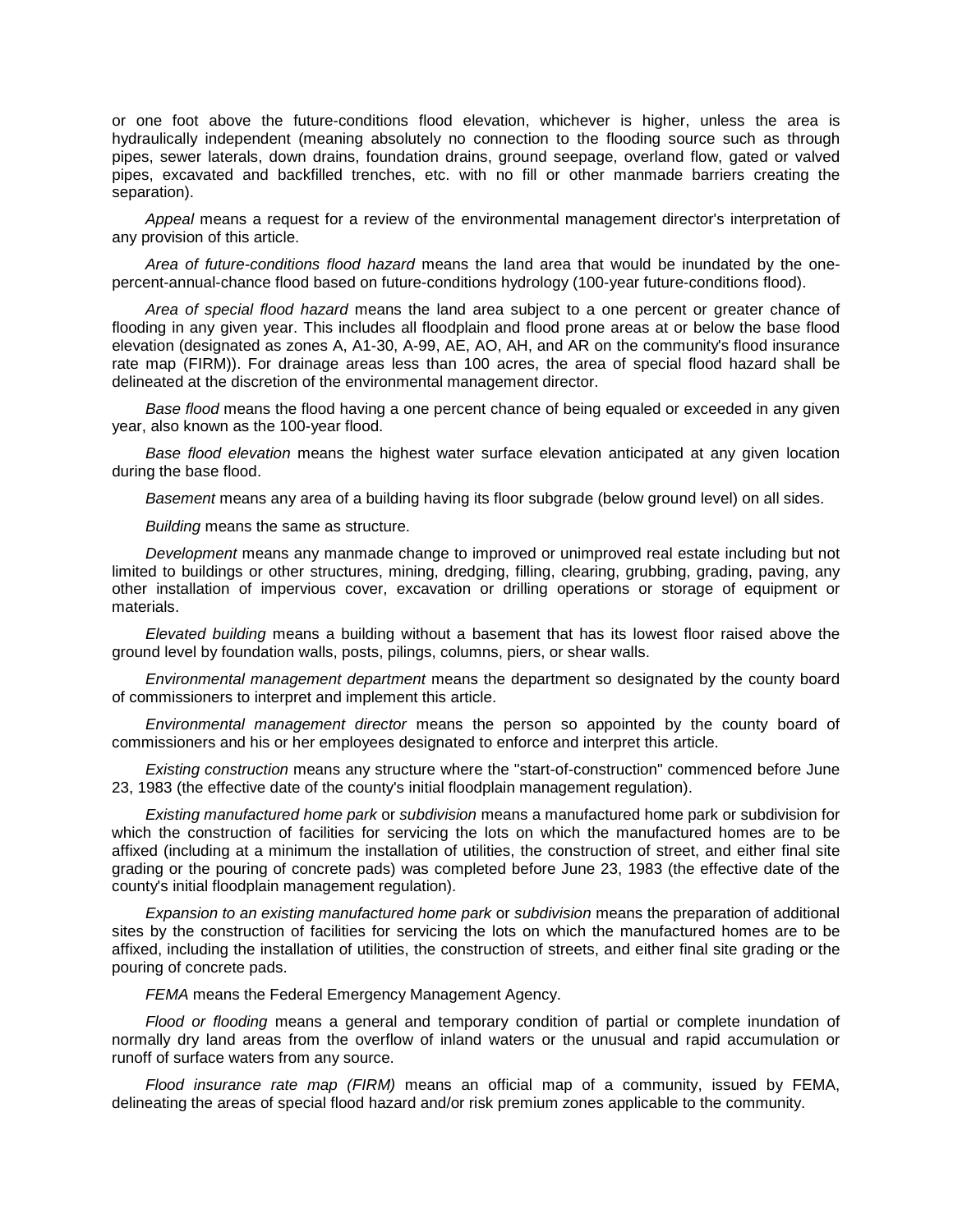*Flood insurance study (FIS)* means the official report by FEMA that provides an examination, evaluation and determination of flood hazards, corresponding flood profiles and water surface elevations of the base flood.

*Floodplain or flood prone area* means any land area susceptible to flooding during the base flood.

*Floodproofing* means any combination of structural and nonstructural additions, changes, or adjustments to structures that reduce or eliminate flood damage to real estate or improved real property, water and sanitary facilities, structures and their contents.

*Floodway or regulatory floodway* means the channel of a stream, river or other watercourse and the adjacent areas that must be reserved in order to discharge the base flood without cumulatively increasing the water surface elevation more than a designated height.

*Functionally-dependent use* means a use which cannot perform its intended purpose unless it is located or carried out in close proximity to water. The term includes only docking facilities, port facilities that are necessary for the loading and unloading of cargo or passengers, and ship building and ship repair facilities. It does not include long-term storage or related manufacturing facilities.

*Future-conditions flood* means a flood having a one percent chance of being equaled or exceeded in any given year based on future-conditions hydrology, also known as the 100-year future-conditions flood.

*Future-conditions flood elevation* means the highest water surface elevation anticipated at any given location during the future-conditions flood.

*Future-conditions floodplain* means any land area susceptible to flooding by the future-conditions flood.

*Future-conditions hydrology* means the flood discharges associated with projected land-use conditions based on a community's zoning maps, comprehensive land-use plans, and/or watershed study projections, and without consideration of projected future construction of flood detention structures or projected future hydraulic modifications within a stream or other waterway, such as bridge or culvert construction, fill, and excavation.

*Highest-adjacent grade* means the highest natural elevation of the ground surface prior to construction next to the proposed walls of a structure.

*Historic structure* means any structure that is:

- (1) Listed individually in the National Register of Historic Places (a listing maintained by the U.S. Department of Interior) or preliminarily determined by the Secretary of the Interior as meeting the requirements for individual listing on the National Register;
- (2) Certified or preliminarily determined by the Secretary of the Interior as contributing to the historical significance of a registered historic district or a district preliminarily determined by the Secretary to qualify as a registered historic district;
- (3) Individually listed on a state inventory of historic places by states with historic preservation programs which have been approved by the Secretary of the Interior; or
- (4) Individually listed on a local inventory of historic places by communities with historic preservation programs that have been certified either by:
	- a. An approved state program as determined by the Secretary of the Interior; or
	- b. Directly by the Secretary of the Interior in states without approved programs.

*Lowest floor* means the lowest floor of the lowest enclosed area, including basement. An unfinished or flood resistant enclosure, usable solely for parking of vehicles, building access, or storage, is not considered a building's lowest floor, provided that such enclosure is not built so as to render the structure in violation of other provisions of this article.

*Manufactured home* means a structure, transportable in one or more sections, built on a permanent chassis, and designed to be used with or without a permanent foundation when attached to the required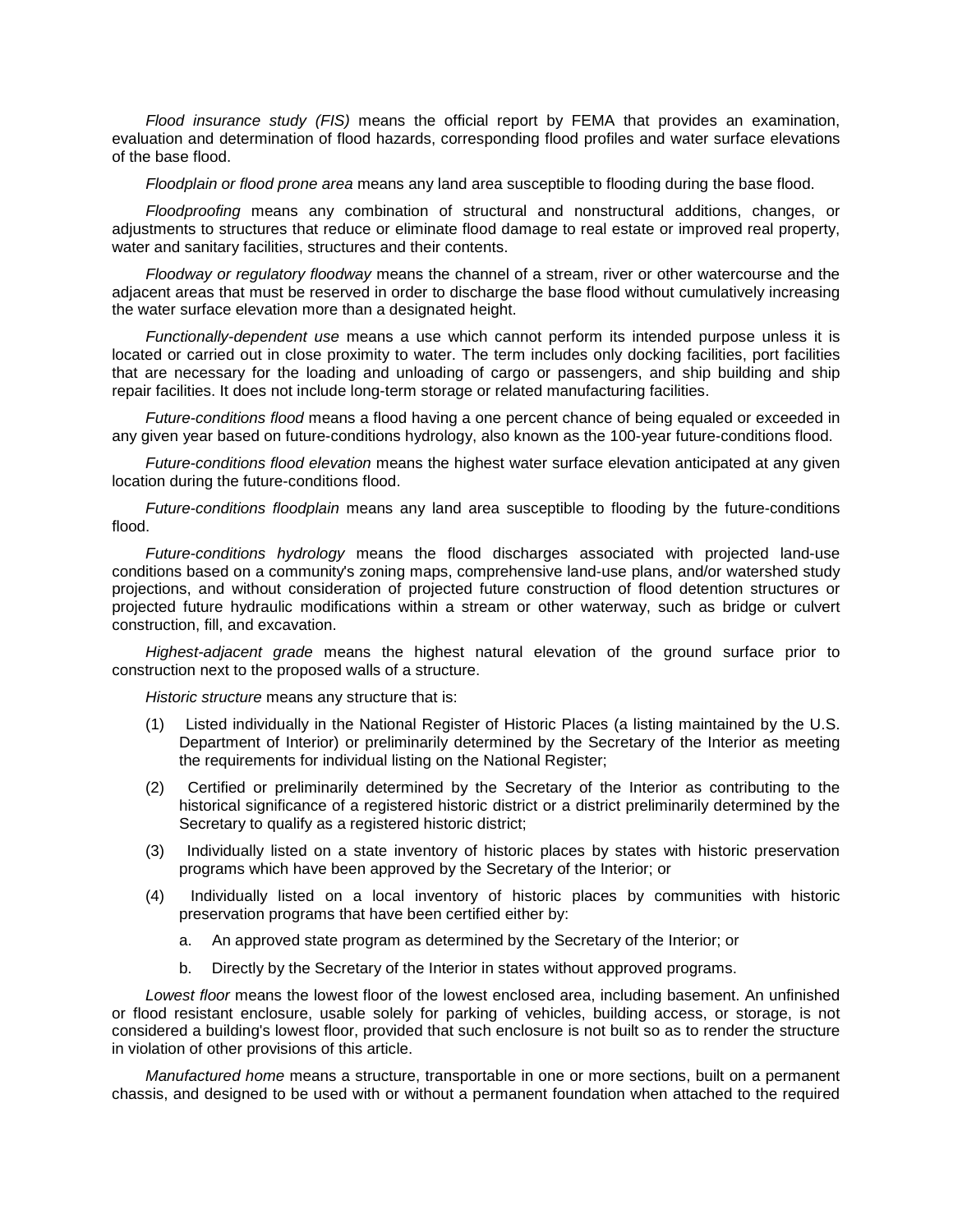utilities. The term includes any structure commonly referred to as a "mobile home" regardless of the date of manufacture. The term also includes parked trailers, travel trailers and similar transportable structures placed on a site for 180 consecutive days or longer and intended to be improved property. The term does not include a recreational vehicle.

*Mean sea level* means the datum to which base flood elevations shown on a community's FIRM are referenced. For purposes of this article the term is synonymous with National Geodetic Vertical Datum (NGVD) of 1929 and/or the North American Vertical Datum (NAVD) of 1988.

*New construction* means any structure (see definition) for which the "start of construction" commenced on or after June 23, 1983, and includes any subsequent improvements to the structure.

*New manufactured home park* or *subdivision* means a manufactured home park or subdivision for which the construction of facilities for servicing the lots on which the manufactured homes are to be affixed (including at a minimum, the installation of utilities, the construction of streets, and either final site grading or the pouring of concrete pads) is completed on or after June 23, 1983.

*Owner* means the legal or beneficial owner of a site, including, but not limited to, a mortgagee or vendee in possession, receiver, executor, trustee, lessee or other person, firm or corporation in control of the site.

*Permit* means a building permit, land disturbance permit, certificate of zoning compliance, subdivision plat or parcel reconfiguration issued and/or approved by the county to the applicant which is required prior to undertaking any development activity.

*Recreational vehicle* means a vehicle which is:

- (1) Built on a single chassis;
- (2) 400 square feet or less when measured at the largest horizontal projection;
- (3) Designed to be self-propelled or permanently towable by light-duty truck; and
- (4) Designed primarily for use us temporary living quarters for recreational camping, travel, or seasonal use and not for use as a permanent dwelling.

*Repetitive loss* means flood-related damage sustained by a structure on two separate occasions during a 10-year period where the cost of repairs at the time of each such flood event, on the average, equaled or exceeded 25 percent of the market value of the structure before the damage occurred.

*Site* means the parcel of land being developed, or the portion thereof on which the development project is located.

*Start of construction* means the date the permit was issued, provided the actual start of construction, repair, reconstruction, substantial improvement or other improvement was within 180 days of the permit date. The actual start means either the first placement of permanent construction of the structure on a site, such as the pouring of slabs or footings, installation of piles, construction of columns, any work beyond the stage of excavation, or the placement of a manufactured home on a foundation. A minimum of one inspection approval must be obtained as evidence that work, was commenced or that work has continued. Permanent construction does not include initial land preparation such as clearing, grading and filling, the installation of streets and/or walkways, excavation for a basement, footings, piers or foundations , erection of temporary forms, or installation on the property of accessory structures, such as garages or sheds not occupied as dwelling units or part of the main structure. For a substantial improvement, the actual start of construction means the first alteration of any wall, ceiling, floor, or other structural part of a building, whether or not that alteration affects the external dimensions of the building.

*Structure* means a walled and roofed building including a gas or liquid storage tank that is principally above ground or a manufactured home.

*Subdivision* means a division of a tract of land into a minimum of two (2) or more lots.

*Substantial damage* means the damage of any origin sustained by a structure whereby the cost of restoring the structure to its before-damaged-condition would equal or exceed 50 percent of the market value of the structure before the damage occurred.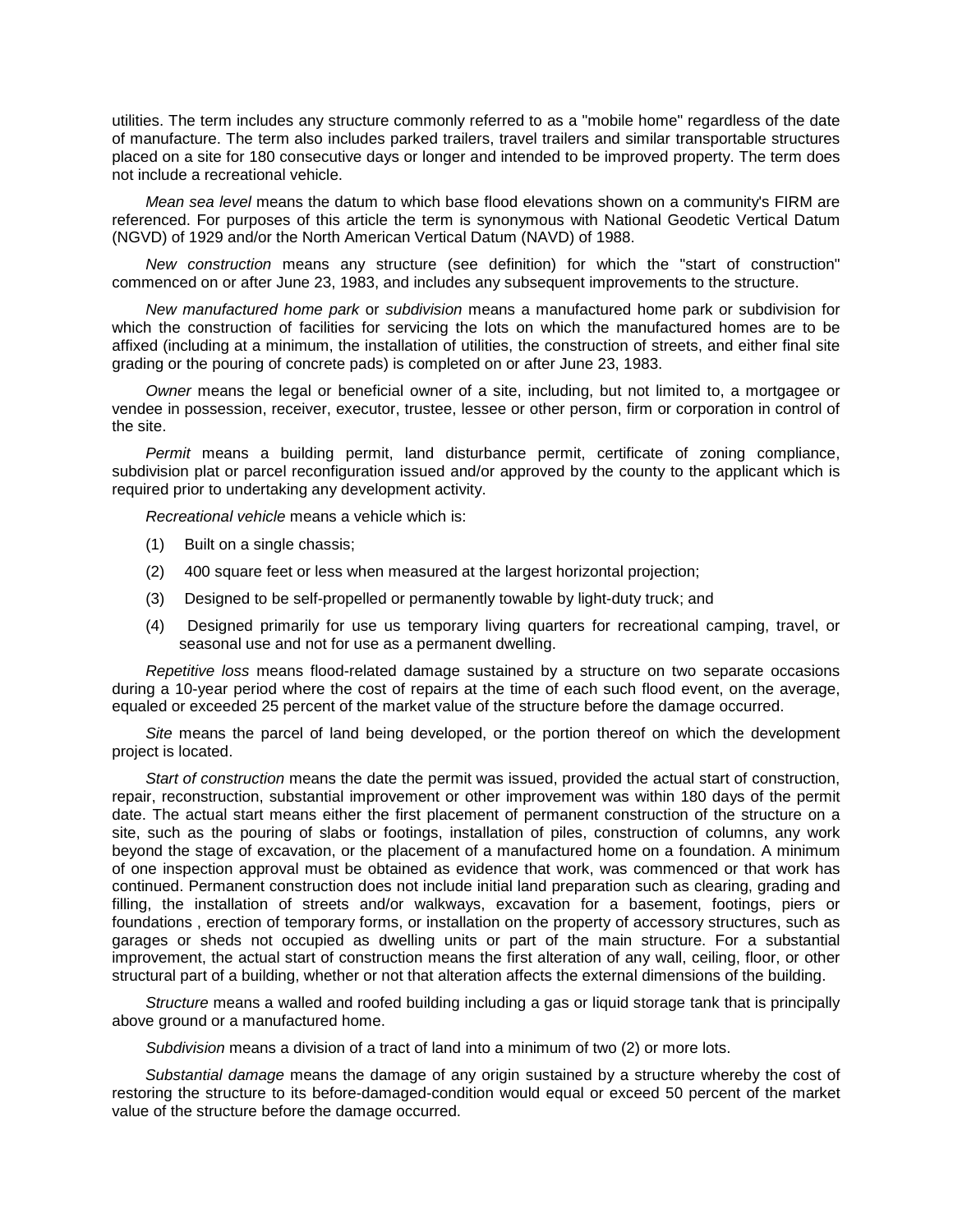*Substantial improvement* means any reconstruction, rehabilitation, addition or other improvement to a structure, taking place during a ten-year period, where the cumulative cost equals or exceeds 50 percent of the market value or the structure prior to the improvement. The market value of the structure means:

- (1) The appraised value of the structure as determined by the county tax assessor prior to the start of the initial repair or improvement; or
- (2) In the case of damage, the value of the structure prior to the damage occurring.

This term includes structures which have incurred "substantial damage", regardless of the actual repair work performed. The term does not however, include those improvements of a building required to comply with existing health, sanitary, or safety code specifications which are solely necessary to ensure safe living conditions, that have been pre-identified by the code enforcement official, and are not solely triggered by an improvement or repair project.

*Substantially improved existing manufactured home park* or *subdivision* means the repair, reconstruction, rehabilitation or improvement of the streets, utilities and pads equals or exceeds 50 percent of the value of the streets, utilities and pads before the repair, reconstruction or improvement commenced.

*Variance* means a grant of relief from the requirements of this article.

*Violation* means the failure of a structure or other development to be fully compliant with the requirements of this article. A structure or other development without the elevation certificate, other certificates, or other evidence of compliance required in this article is presumed to be in violation until such time as documentation is provided.

(Ord. No. 2015-07, § 1, 4-23-2015)

Sec. 104-85. - General provisions.

- (a) *Purpose and intent.* The purpose of this article is to protect, maintain and enhance the public health, safety, environment and general welfare and to minimize public and private losses due to flood conditions in flood hazard areas, as well as to protect the beneficial uses of floodplain areas for water quality protection, stream bank and stream corridor protection, wetlands preservation and ecological and environmental protection. This article seeks to meet this purpose through the following provisions:
	- (1) Require that uses vulnerable in floods, including facilities that serve such uses, are protected against flood damage at the time of initial construction;
	- (2) Restrict or prohibit uses dangerous to health, safety and property due to flooding or erosion hazards, or that increase flood heights, velocities, or erosion;
	- (3) Control filling, grading, dredging and other development that may increase flood damage or erosion;
	- (4) Prevent or regulate the construction of flood barriers that unnaturally divert floodwaters or may increase flood hazards to other lands;
	- (5) Limit the alteration of natural floodplains, stream channels, and natural protective barriers that accommodate floodwaters; and
	- (6) Protect the functions of stormwater management; water quality, stream banks and corridors, wetlands, ecological functions of natural floodplain areas, and dams or impoundments.
- (b) *Applicability.* This article shall be applicable to all areas of special flood hazard and all areas "adjacent" to an area of special flood hazard, within the county, as defined herein. A property shall be subject to the terms and conditions of this article whenever a permit or approval is required by the county or when other development is proposed.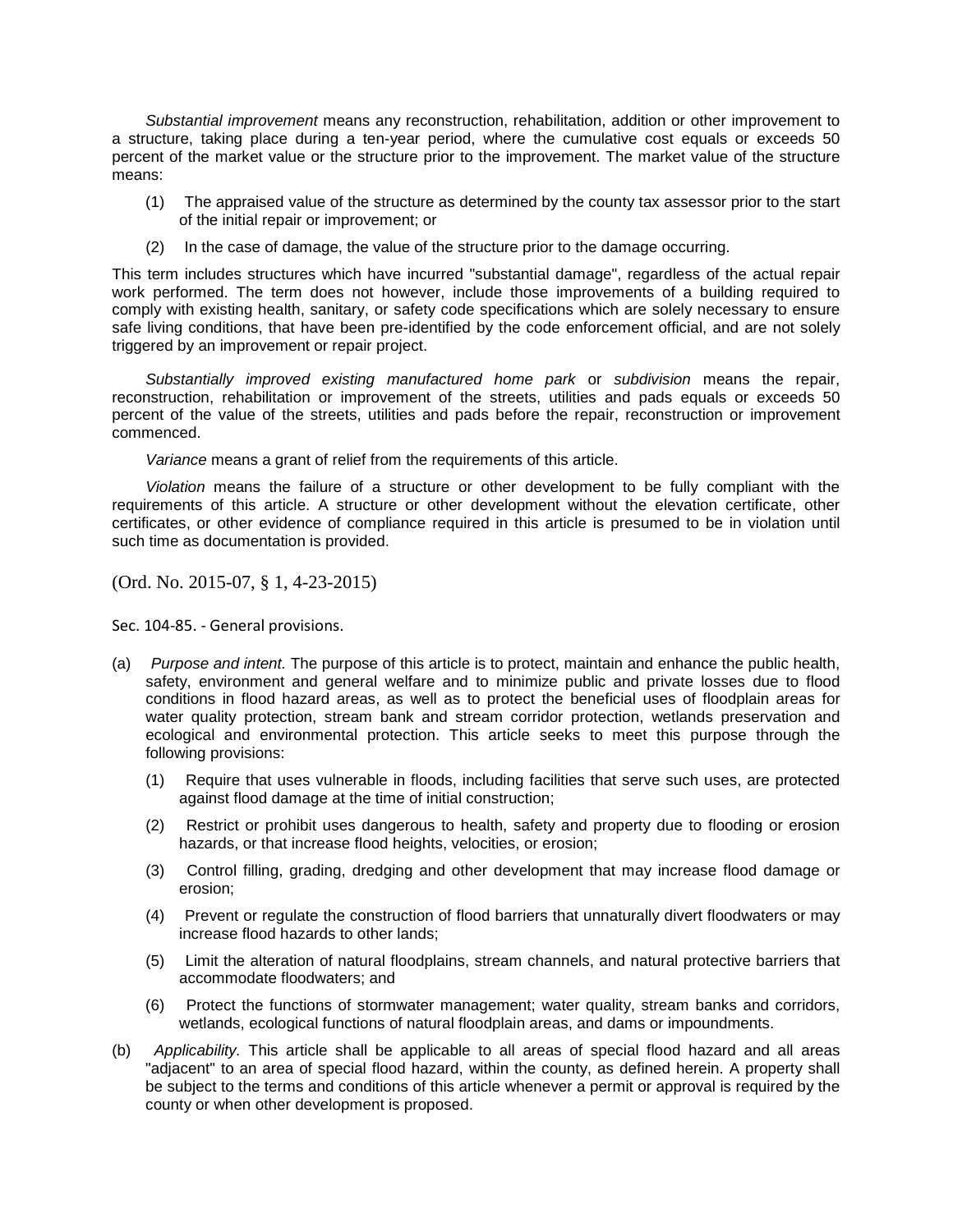- (c) *Administration of article.* The environmental management director is hereby appointed to administer and implement the provisions of this article.
- (d) *Compatibility with other regulations.* This article is not intended to modify or repeal any other ordinance, rule, regulation, statute, casement, covenant, deed restriction or other provision of law. The requirements of this article are in addition to the requirements of any other ordinance, rule, regulation or order provision of law and where any provision of this article imposes restrictions different from those imposed by any other ordinance, rule, regulation or other provision of law, whichever provision is more restrictive or imposes higher protective standards for human health or the environment shall control.
- (e) *Basis for establishing areas of special flood hazard, areas of future-conditions flood hazard and associated floodplain characteristics - flood area maps and studies.* For the purposes of defining and determining areas of special flood hazard, areas of future-conditions flood hazard, base flood elevations, floodplains, floodways, future-conditions flood elevations, future-conditions floodplain, potential flood hazard or risk categories as shown on FIRM maps, and other terms used in this article, the following documents and sources may be used for such purposes and are adopted by reference:
	- (1) The September 26, 2008, flood insurance study (FIS) on file with the environmental management department, with accompanying maps and other supporting data and any revision thereto.
	- (2) The Fayette County 2013 Limited Detailed Future Conditions Flood Study on file with the environmental management department, with accompanying maps and other supporting data.
	- (3) Other studies which may be relied upon for the establishment of the base flood elevation or delineation of the base or one-percent (100-year) floodplain and flood prone areas including:
		- a. Any flood or flood-related study conducted by the United Suites Army Corps of Engineers, the United States Geological Survey or any other local, state or federal agency applicable to the county; and
		- b. Any base flood study conducted by a licensed professional engineer that which has been prepared utilizing FEMA-approved methodology and approved by the environmental management department.
	- (4) Other studies which may be relied upon for the establishment of the future-conditions flood elevation or delineation of the future-conditions floodplain and flood prone areas include:
		- a. Any flood or flood-related study conducted by the United States Army Corps of Engineers, the United States Geological Survey, or any other local, state or federal agency applicable to the county; and
		- b. Any future-conditions flood study that is conducted by a licensed professional engineer in the state that has been prepared utilitizing FEMA-approved methodology and approved by the environmental management department. Fayette County will only accept independent studies indicating a 100 year elevation different from the Fayette County 2013 Limited Detailed Future Conditions Flood Study if a HEC-RAS qualified independent engineer can demonstrate to Fayette County that results are accurate. This demonstration will include incorporating agreed upon independent parameters into the Fayette County 2013 Limited Detailed Future Conditions Flood Study HEC-RAS model in such a manner that there are no hydraulic jumps. The altered HEC-RAS model must be submitted to environmental management department in the electronic HEC-RAS file format.
	- (5) The repository for public inspection of the FIS, accompanying maps and other supporting data is located at the county environmental management department.
- (f) *Warning and disclaimer of liability.* The degree of flood protection required by this article is considered reasonable for regulatory purposes and is based on scientific and engineering considerations. Larger floods can and will occur, flood heights may be increased by manmade or natural causes. This article does not imply that land outside the areas of special flood hazard or uses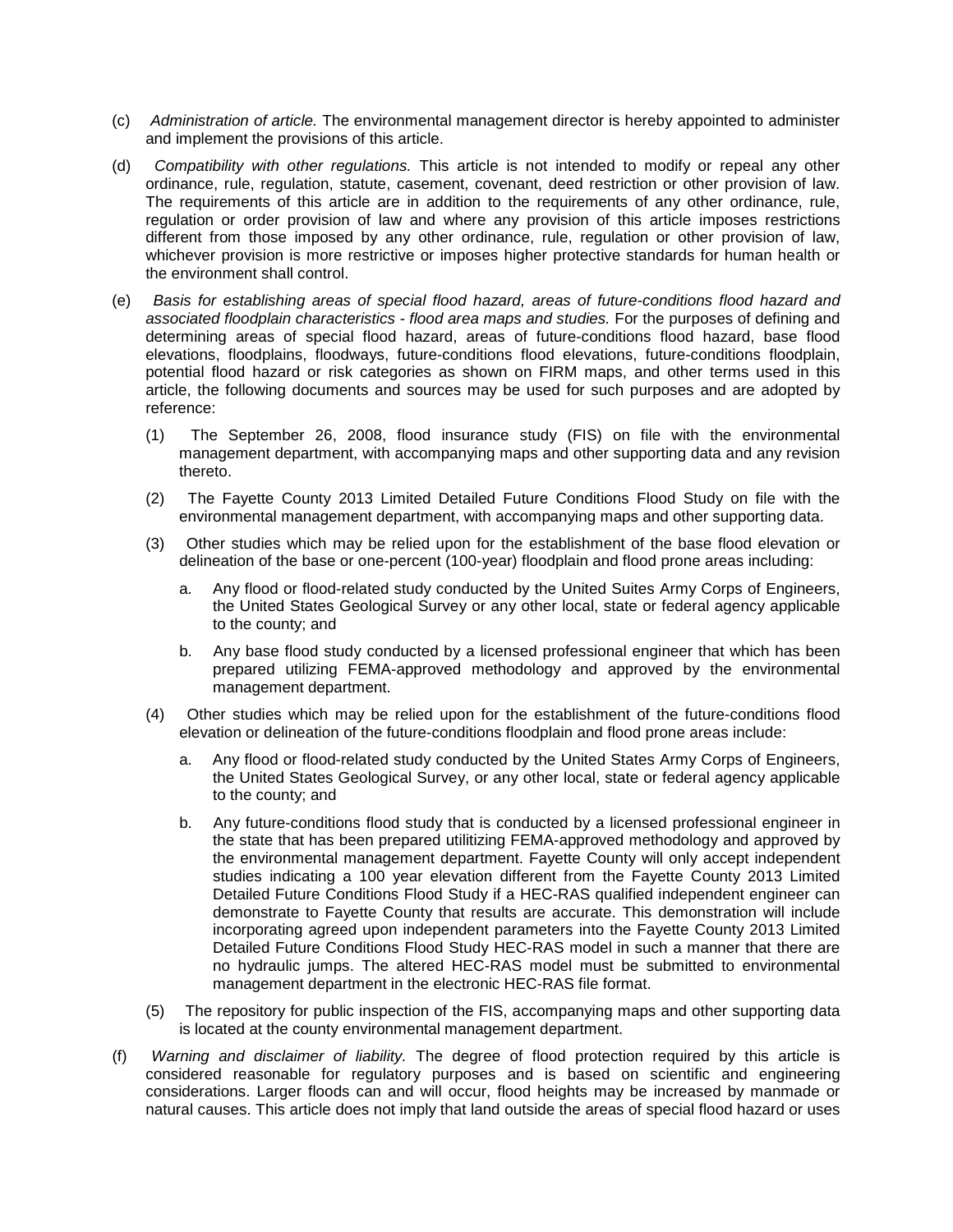permitted within such areas will be free from flooding or flood damages. This article shall not create liability on the part of the county or any officer or employee thereof for any flood damages that result from reliance on this article or any administrative decision lawfully made thereunder.

(Ord. No. 2015-07, § 1, 4-23-2015)

Sec. 104-86. - Standards for development.

- (a) *Determination of floodplain boundaries.*
	- (1) Studied "A" zones, as identified in the FIS shall be used to establish base flood elevations whenever available.
	- (2) For all streams with a drainage area of 100 acres or greater, the future-conditions flood elevations shall be provided by the environmental management department. If future-conditions elevation data is not available from the environmental management department, then it shall be determined by a licensed professional engineer using a method approved by FEMA and the environmental management department.
	- (3) For streams or other drainage basins with drainage areas less than 100 acres, areas of special flood hazard shall be determined by a licensed professional engineer using a method approved by the environmental management department, as required by the environmental management director.
	- (4) The area of special flood hazard shall be delineated for all manmade flood hazards (e.g., yard drains, stormwater management structures, inlets to storm sewer systems, dams or impoundments, etc.) by a licensed professional engineer.
- (b) *Determination of floodway boundaries.* The width of a floodway shall be determined from the FIS, the Fayette County 2013 Future-conditions Flood Study or other FEMA-approved flood study. For all streams with a drainage area of 100 acres or greater, the regulatory floodway shall be provided by the environmental management department. If floodway data is not available from the environmental management department, then it shall be determined by a licensed professional engineer using a method approved by FEMA and the environmental management department.
- (c) *General standards.*
	- (1) No development shall be allowed within an area of special flood hazard or an area of futureconditions flood hazard that could result in any of the following:
		- a. Raising the base flood elevation or future-conditions flood elevation equal to or more than one 0.01 foot;
		- b. Reducing the base-flood or future-conditions flood storage capacity;
		- c. Changing the flow characteristics as to the depth and velocity of the waters of the base flood or future-conditions flood as they pass both the upstream and the downstream boundaries of the development area; or
		- d. Creating hazardous or erosion-producing velocities, or resulting in excessive sedimentation.
	- (2) Any development within an area of special flood hazard or an area of future-conditions flood hazard allowed under subsection (c)(1) of this section shall also meet the following conditions:
		- a. Acceptable means of providing required compensation include lowering of natural ground elevations within the floodplain, or lowering of adjoining land areas to create additional floodplain storage. In no case shall any required compensation be provided via bottom storage or by excavating below the elevation of the natural (pre-development) stream channel unless such excavation results from the widening or relocation of the stream channel;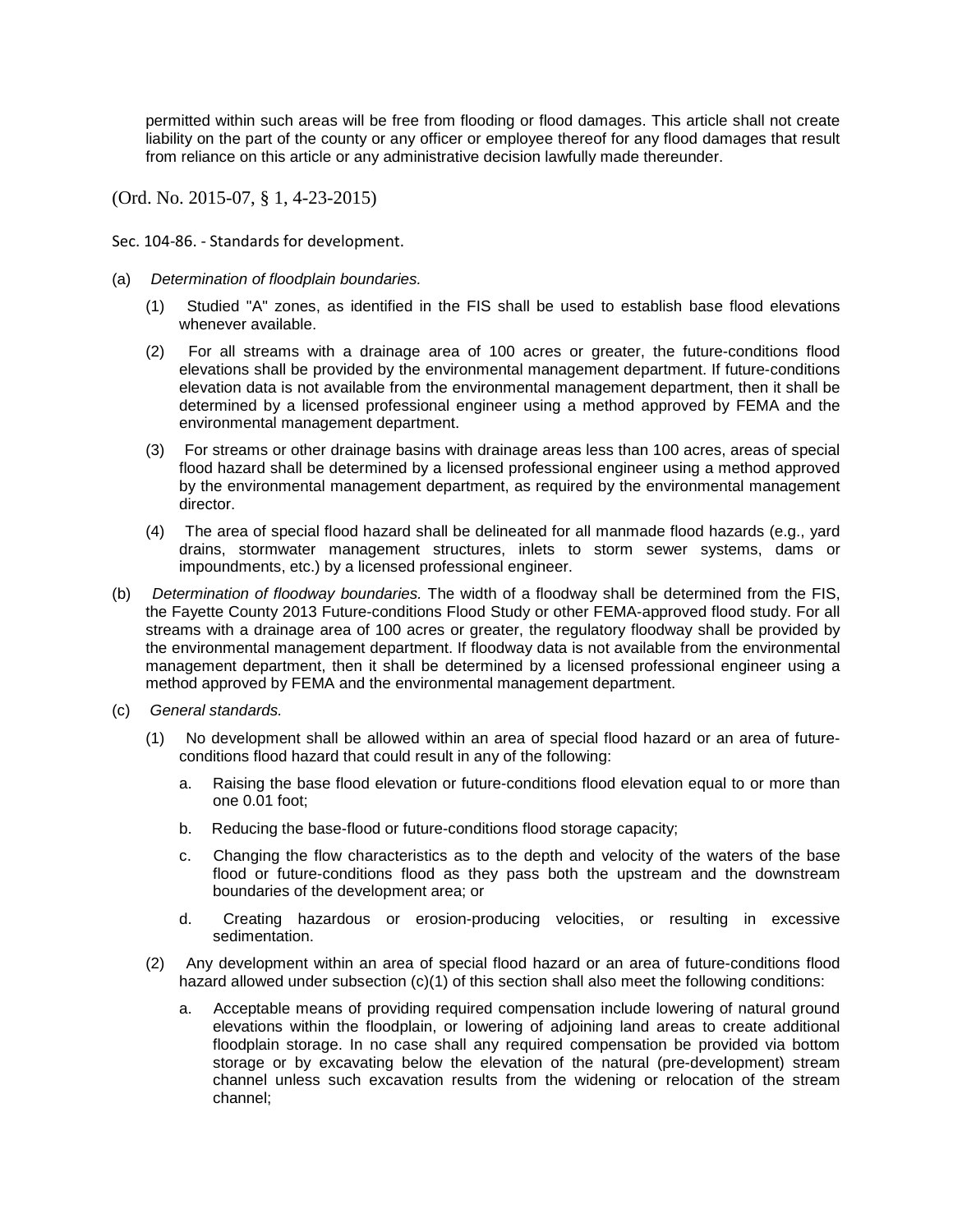- b. Cut areas shall be stabilized and graded to a slope of no less than two percent;
- c. Effective transitions shall be provided such that flow velocities occurring on both upstream and downstream properties are not increased or decreased;
- d. Verification of no-rise conditions, [0.01 foot or less], flood storage volumes, and flow characteristics shall he provided via a step-backwater analysis meeting the requirements of section 104-88(e);
- e. Public utilities and facilities, such as water, sanitary sewer, gas, and electrical systems, shall be located and constructed to minimize or eliminate infiltration or contamination from floodwaters; and
- f. Any significant physical changes to the base flood floodplain shall he submitted as a conditional letter of map revision (CLOMR) or conditional letter of map amendment (CLOMA), whichever is applicable The CLOMR submittal shall be subject to approval by the Environmental Management Department using the community concurrence forms before forwarding the submittal package to FEMA for final approval The responsibility for forwarding the CLOMR to FEMA and for obtaining the CLOMR approval shall be the responsibility of the applicant. Within six months of the completion of development, the applicant shall submit as-built surveys and plans for a final letter of map revision (LOMR).

Sec. 104-87. - Provisions for flood damage reduction.

In all areas of special flood hazard and all areas of future-conditions flood hazard, the following provisions apply:

- (a) *General standards.*
	- (1) New construction and substantial improvement of structures (residential or nonresidential), including manufactured homes, shall not be allowed within the limits of the future-conditions floodplain, unless all requirements of subsection (g) of this section and sections 104-86(a) and 104-88(e) have been met;
	- (2) New construction and substantial improvements shall be anchored to prevent flotation, collapse and lateral movement of the structure;
	- (3) New construction and substantial improvements shall he constructed with materials and utility equipment resistant to flood damage;
	- (4) New construction and substantial improvements shall be constructed by methods and practices that minimize flood damage;
	- (5) Elevated buildings. All new construction and substantial improvements that include any fully enclosed area located below the lowest floor formed by foundation and other exterior walls shall be designed as an unfinished or flood resistant enclosure. The enclosure shall be designed to equalize hydrostatic flood forces on exterior walls by allowing for the automatic entry and exit of floodwater.
		- a. Designs for complying with this requirement must either be certified by a licensed professional engineer or architect to meet or exceed the following minimum criteria:
			- 1. Provide a minimum of two openings having a total net area of not less than one square inch for every square foot of enclosed area subject to flooding;
			- 2. The bottom of all openings shall be no higher than one foot above grade; and
			- 3. Openings may be equipped with screens, louvers, valves or other coverings or devices provided they permit the automatic flow of floodwater in both directions.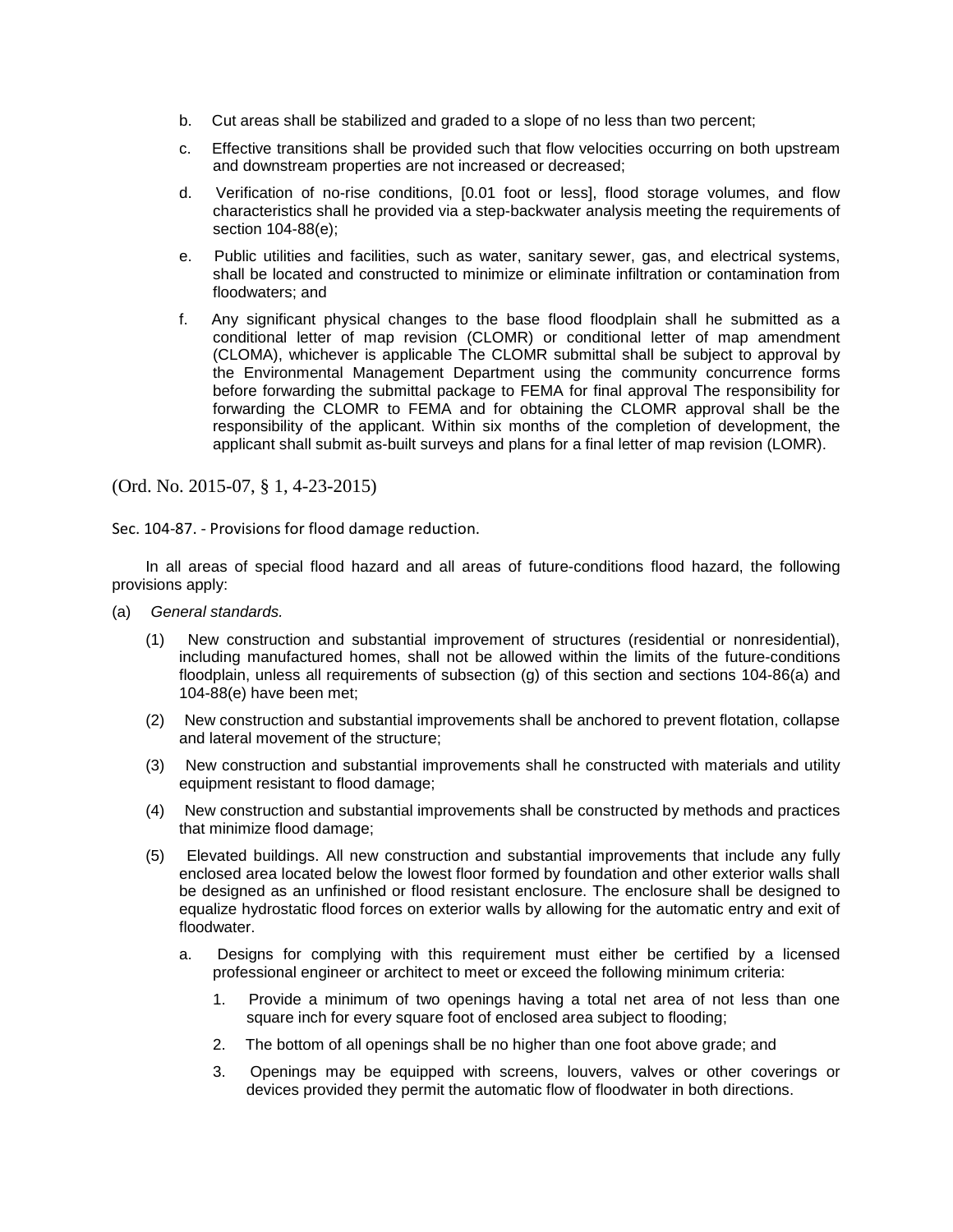- b. So as not to violate the "lowest floor" criteria of this article, the unfinished and flood resistant enclosure shall solely be used for parking of vehicles, limited storage of maintenance equipment used in connection with the premises, or entry to the elevated area; and
- c. The interior portion of such enclosed area shall not be partitioned or finished into separate rooms.
- (6) All heating and air conditioning equipment and components (including ductwork), all electrical, ventilation, plumbing, and other service facilities shall be designed and/or located three feet above the base flood elevation or one foot above the future-conditions flood elevation, whichever is higher, so as to prevent water from entering or accumulating within the components during conditions of flooding;
- (7) Manufactured homes shall be anchored to prevent flotation, collapse, and lateral movement. Methods of anchoring may include, but are not limited to, use of over-the-top or frame ties to ground anchors. This standard shall be in addition to and consistent with applicable state requirements for resisting wind forces;
- (8) New and replacement water supply systems shall be designed to minimize to eliminate infiltration of floodwaters into the system;
- (9) New and replacement sanitary sewage systems shall be designed to minimize or eliminate infiltration of floodwaters into the systems and discharges from the systems into floodwaters;
- (10) On-site waste disposal systems shall be located and constructed to avoid impairment to or contamination from such systems during flooding;
- (11) Any alteration, repair, reconstruction or improvement to a structure that is not compliant with the provisions of this article, shall be undertaken only if the nonconformity is not furthered, extended or replaced;
- (12) If the proposed development is located in multiple flood zones or multiple base flood elevations cross the proposed site, the higher or more restrictive base flood elevation or future condition elevation and development standards shall take precedence;
- (13) All proposed development shall include adequate drainage and stormwater management facilities per the requirements of article XIV, Fayette County Development Regulation to reduce exposure to flood hazards;
- (14) Public utilities, such as gas and electric systems, shall be located and constructed to minimize or eliminate flood damage or public safety hazards; and
- (15) When only a portion of a proposed structure is located within a flood zone or the futureconditions floodplain, the entire structure shall meet the requirements of this article.
- (b) *Building standards for structures and buildings within the future-conditions floodplain.* The following provisions, in addition to those in subsection (a) of this section, shall apply:
	- (1) *Residential and nonresidential building structures.*
		- a. New construction of any structure shall not be allowed within the limits of the futureconditions floodplain unless all requirements of subsection (g) of this section and sections 104-86(c) and 104-88(e) have been met. If all of the requirements of subsection (g) of this section, and sections 104-86(c) and 104-88(e) have been met, all new construction shall have the lowest floor, including basement, elevated no lower than three feet above the base flood elevation or one foot above the future-conditions flood elevation, whichever is higher. Should solid foundation perimeter walls be used to elevate the structure, openings sufficient to automatically equalize the hydrostatic flood forces on exterior walls shall be provided in accordance with standards of subsection (a)(5) of this section. A licensed professional engineer or architect shall certify that the design and methods of construction are in accordance with accepted standards of practice for meeting the provisions above, and shall provide such certification to the environmental management department.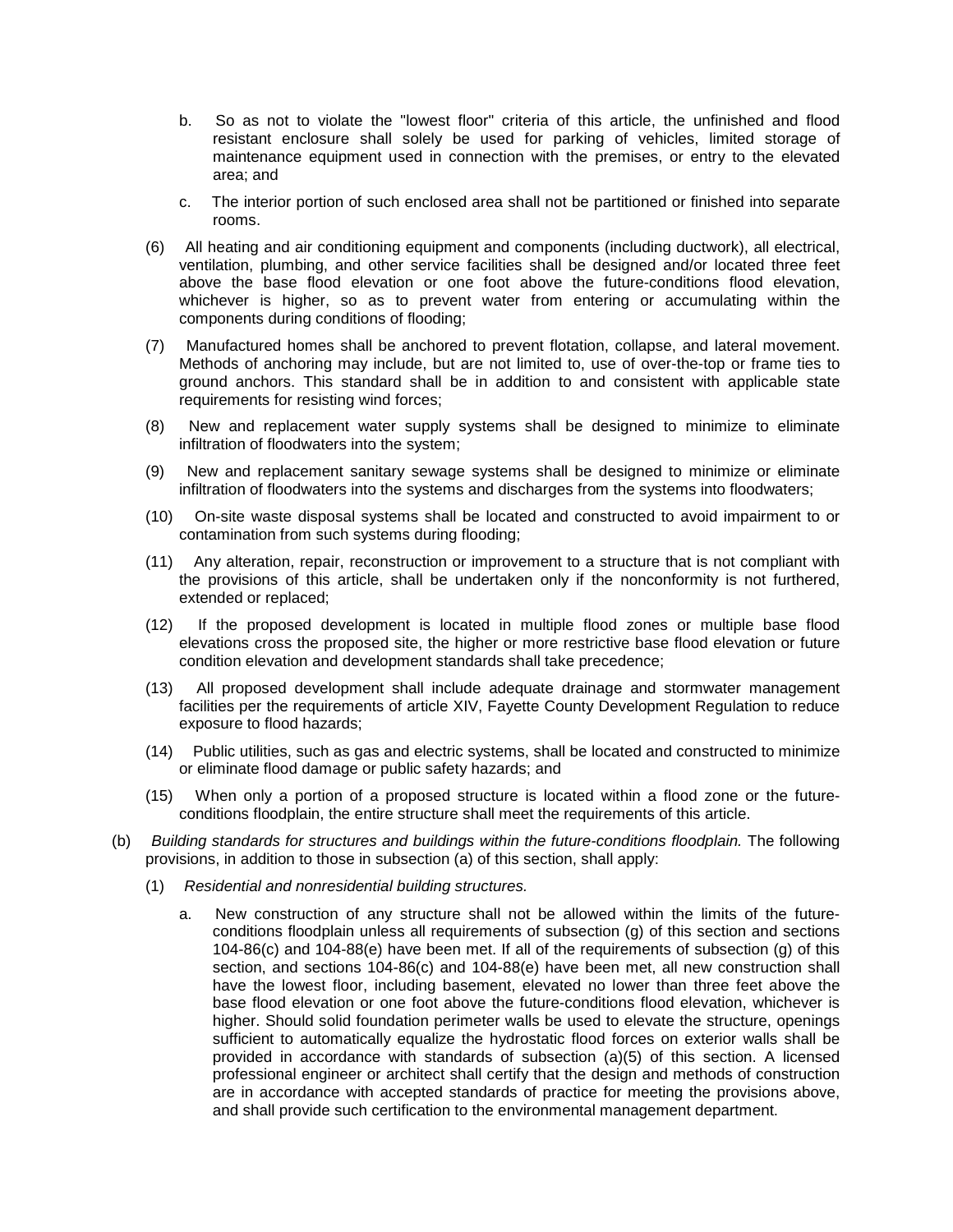- b. Substantial improvement of any structure shall have the lowest floor, including basement, elevated no lower than three feet above the base flood elevation or one foot above the future-conditions flood elevation, whichever is higher. Should solid foundation perimeter walls be used to elevate a structure, openings sufficient to automatically equalize the hydrostatic flood forces on exterior walls shall be provided in accordance with standards of subsection (a)(5) of this section. A licensed professional engineer or architect shall certify that the design and methods of construction are in accordance with accepted standards of practice for meeting the provisions above, and shall provide such certification to the Environmental Management Department.
- c. Accessory structures and facilities. Accessory structures and facilities (i.e., barns, sheds, gazebos, detached garages, recreational facilities and other similar nonhabitable structures and facilities) which meet the requirements of sections 104-86(c), 104-88(e) and 104-87(g) and are permitted to be located within the limits of the future-conditions floodplain shall be constructed of flood-resistant materials and designed to provide adequate flood openings in accordance with subsection (a)(5)(a) of this section and be anchored to prevent flotation, collapse and lateral movement of the structure.
- (2) [Reserved.]
- (3) *Standards for recreational vehicles.* All recreational vehicles placed on sites must either:
	- a. Be on the site for fewer than 180 consecutive days and be fully licensed and ready for highway use, (a recreational vehicle is ready for highway use if it is licensed, on its wheels or jacking system, attached to the site only by quick disconnect type utilities and security devices, and has no permanently attached structures or additions); or
	- b. Meet all the requirements in subsection  $(b)(1)$  of this section, including the anchoring and elevation requirements.
- (4) *Standards for manufactured homes.*
	- a. New manufactured homes shall not be allowed to be placed within the limits of the futureconditions floodplain unless all requirements of subsection (g) of this section and sections 104-86(e) and 104-88(e) have been met. If all the requirements of these sections have been met, all new construction and substantial improvement shall have the lowest floor, including basement, elevated no lower than three feet above the base flood elevation or one foot above the future-conditions flood elevation, whichever is higher. Should solid foundation perimeter walls be used to elevate the structure, openings sufficient to automatically equalize the hydrostatic flood forces on exterior walls shall be provided in accordance with section 104-87(5)a.
	- b. Manufactured homes placed and/or substantially improved in an existing manufactured home park or subdivision shall be elevated so that either:
		- 1. The lowest floor of the manufactured home is elevated no lower than three feet above the level of the base flood elevation, or one foot above the future-conditions flood elevation, whichever is higher; or
		- 2. The manufactured home chassis is elevated and supported by reinforced piers (or other foundation elements of at least an equivalent strength) of no less than 36 inches in height above grade.
	- c. All manufactured homes must be securely anchored to an adequately anchored foundation system to resist flotation, collapse and lateral movement in accordance with standards of subsection (a)(7) of this section.
- (c) *Building standards for structures and buildings authorized adjacent to the future-conditions floodplain.* For purposes of this article, the term "adjacent to the future-conditions floodplain" includes: all buildings and structures on a property that contains (partially or entirely) an area of special flood hazard; or all buildings and structures on a property that shares a common property line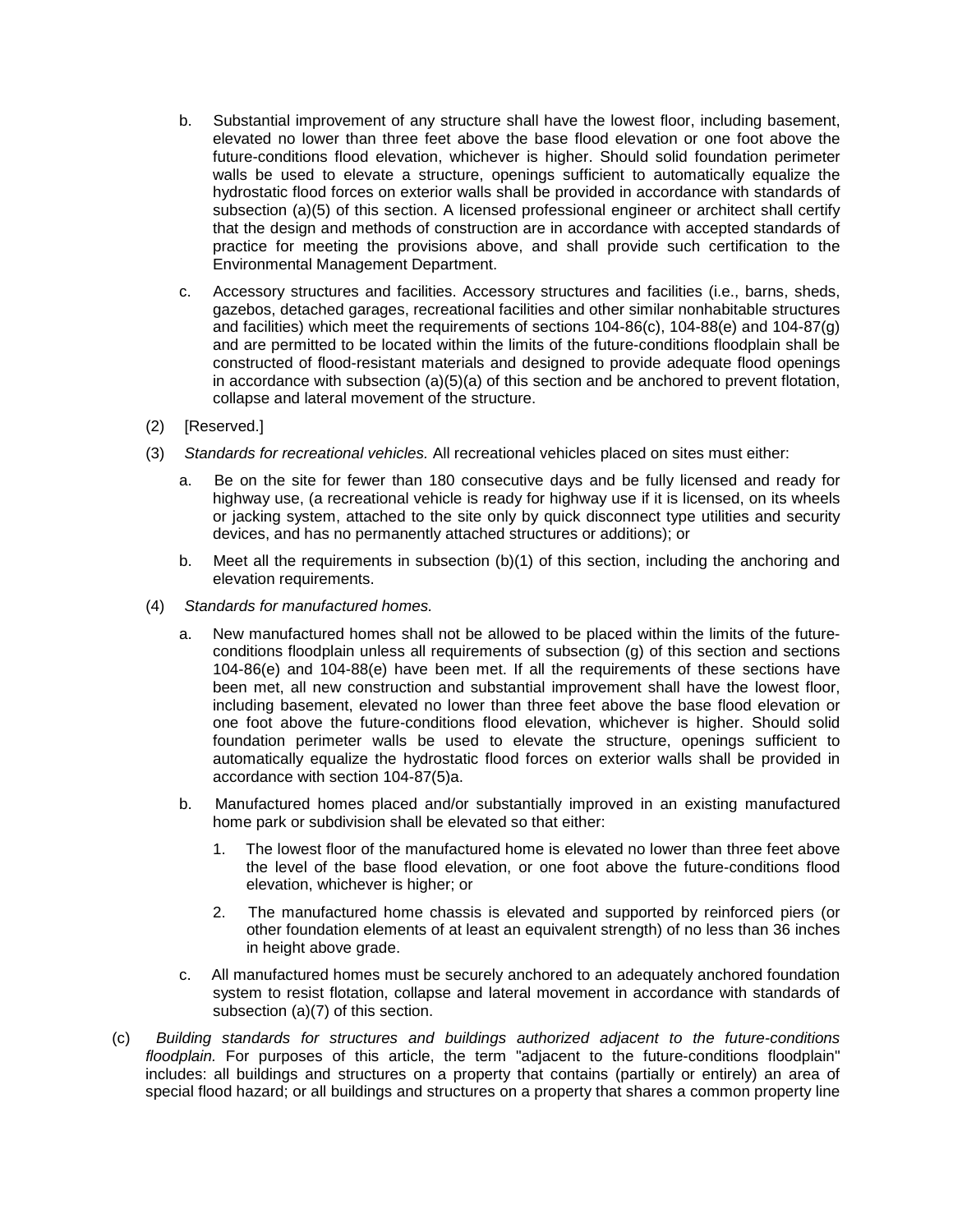with another parcel that contains an area of special flood hazard. Residential and nonresidential buildings and structures adjacent to the future-conditions floodplain shall meet the following:

- (1) For new and substantial improvement construction, the elevation of the lowest floor, including basement and access to the building, shall be at least three feet above the base flood elevation or one foot above the future-conditions flood elevation, whichever is higher. Compliance with the above requirement shall be submittal of an as-built elevation certificate and submitted immediately upon completion of floodproofing or survey work. The elevation certificate shall be prepared by or under the direct supervision of a registered land surveyor or professional engineer and certified by the same.
	- a. Buildings and structures authorized adjacent to the future-conditions floodplain may be exempt from the requirements of this section if the following conditions apply:
		- 1. The building or structure is not within the same sub-basin as the area of special flood hazard and the drainage divide between the area of special flood hazard and the building or structure of concern is at least three feet above the base flood elevation or one foot above the future-conditions flood elevation, whichever is higher; or
		- 2. The area of special flood hazard is a manmade hazard associated with a storm sewer system (e.g., a yard drain) and the grading within the sub-basin provides unconstrained, positive drainage away from the building or structure at a minimum slope of two percent.
	- b. The environmental management department shall determine if either of these conditions is applicable to a structure. Alternatively, the owner/developer may provide a letter justifying applicability of the exemptions. The letter shall be prepared by a licensed professional engineer and shall be reviewed and approved by the environmental management department in order for the exemption to be valid. In either case, the owner/applicant shall be solely responsible for providing any as-built elevation data necessary to determine applicability of the exemptions. The elevation data shall be prepared by or under the direct supervision of a licensed land surveyor or professional engineer and certified by the same.
- (d) *Building standards for residential single-lot developments on streams without an established base flood elevations and floodway (A-zones).* For a residential single-lot development not part of a subdivision that contains an area of special flood hazard, where streams exist but no base flood data have been provided (A-zones), the environmental management department shall review and reasonably utilize any available scientific or historic flood elevation data, base flood elevation and floodway data, or future-conditions flood elevation data available from a federal, state, local or other source, in order to administer the provisions and standards of this article. If data are not available from any of these sources, the following provisions shall apply:
	- (1) No encroachments, including structures or fill material, shall be located within an area equal to twice the width of the stream or 50 feet from the top of the bank of the stream, whichever is greater.
	- (2) In special flood hazard areas without base flood or future-conditions flood elevation data, new construction and substantial improvements shall have the lowest floor of the lowest enclosed area (including basement) elevated no less than three feet above the ground immediately around the building and positive drainage must be provided at a minimum two percent slope away from the building. Flood openings sufficient to facilitate automatic equalization of hydrostatic flood forces shall be provided for flood prone enclosures in accordance with subsection (a)(5) of this section.
- (e) *Standards for subdivisions.*
	- (1) All subdivision proposals shall identify the areas of special flood hazards and provide base flood elevation data and future-conditions flood elevation data;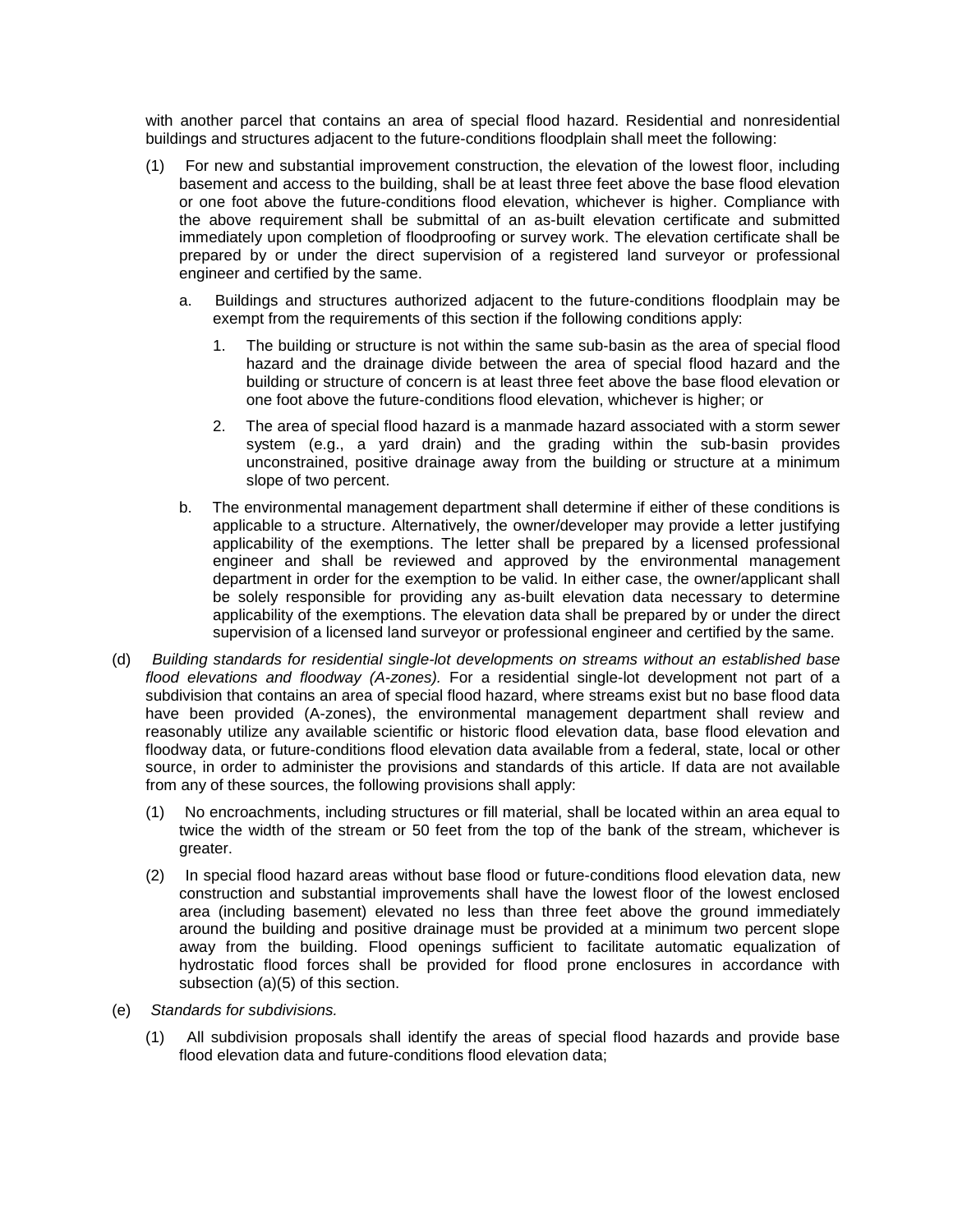- (2) All residential lots in a subdivision proposal shall have sufficient buildable area outside of the future-conditions floodplain such that encroachments into the future-conditions floodplain for residential structures will not be required; and
- (3) All subdivision plans will provide the elevations of proposed structures in accordance with section 104-88(b).
- (f) *Floodway encroachments.* Located within areas of special flood hazard are areas designated as floodway. A floodway may be an extremely hazardous area due to the velocity of floodwaters, and debris or erosion potential. Floodways must remain free of encroachment in order to allow for the discharge of the base flood without increased flood heights. Therefore, the following provisions shall apply:
	- (1) Encroachments are prohibited, including earthen fill, new construction, substantial improvements or other development within the regulatory floodway, except for activities specifically allowed in subsection (g)(2) of this section;
	- (2) Encroachments for bridges, culverts, roadways and utilities within the regulatory floodway may be permitted provided it is demonstrated through hydrologic and hydraulic analyses performed in accordance with standard engineering practices that the encroachment shall not result in any increase to the pre-project base flood elevations, floodway elevations, or floodway widths during the base flood discharge. A licensed professional engineer must provide supporting technical data and certification thereof; and
	- (3) If the applicant proposes to revise the floodway boundaries, no permit authorizing the encroachment into or an alteration of the floodway shall be issued by the environmental management department until an affirmative conditional letter of map revision (CLOMR) is issued by FEMA or a no-rise certification is approved by the environmental management department.
- (g) *Maintenance requirements.* The property owner shall be responsible for continuing maintenance as may be needed within an altered or relocated portion of a floodplain on the property so that the floodcarrying or flood storage capacity is maintained. The environmental management department may direct the property owner (at no cost to the county) to restore the flood-carrying or flood storage capacity of the floodplain if the owner has not performed maintenance as required by the approved floodplain management plan on file with the environmental management department.

Sec. 104-88. - Permit procedures and requirements.

- (a) *Permit application requirements.* No owner or developer shall be approved for or perform any development activities on a site where an area of special flood hazard or area of future-conditions flood hazard is located without first meeting the applicable requirements, restrictions, and criteria of this chapter prior to commencing the proposed activity. Unless specifically excluded by this article, any landowner or developer desiring a permit for a development activity shall submit to the environmental management department documentation showing compliance with this article.
- (b) *Floodplain management plan requirements.* A floodplain management plan shall be required for all projects with development activities within, either partially or completely, an area of special flood hazard or an area of future-conditions flood hazard. The plan shall include the following items:
	- (1) Site plan drawn to scale, which includes but is not limited to:
		- a. Existing and proposed elevations of the area in question and the nature, location and dimensions of existing and/or proposed structures, earthen fill placement, amount and location of excavation material, and storage of materials or equipment;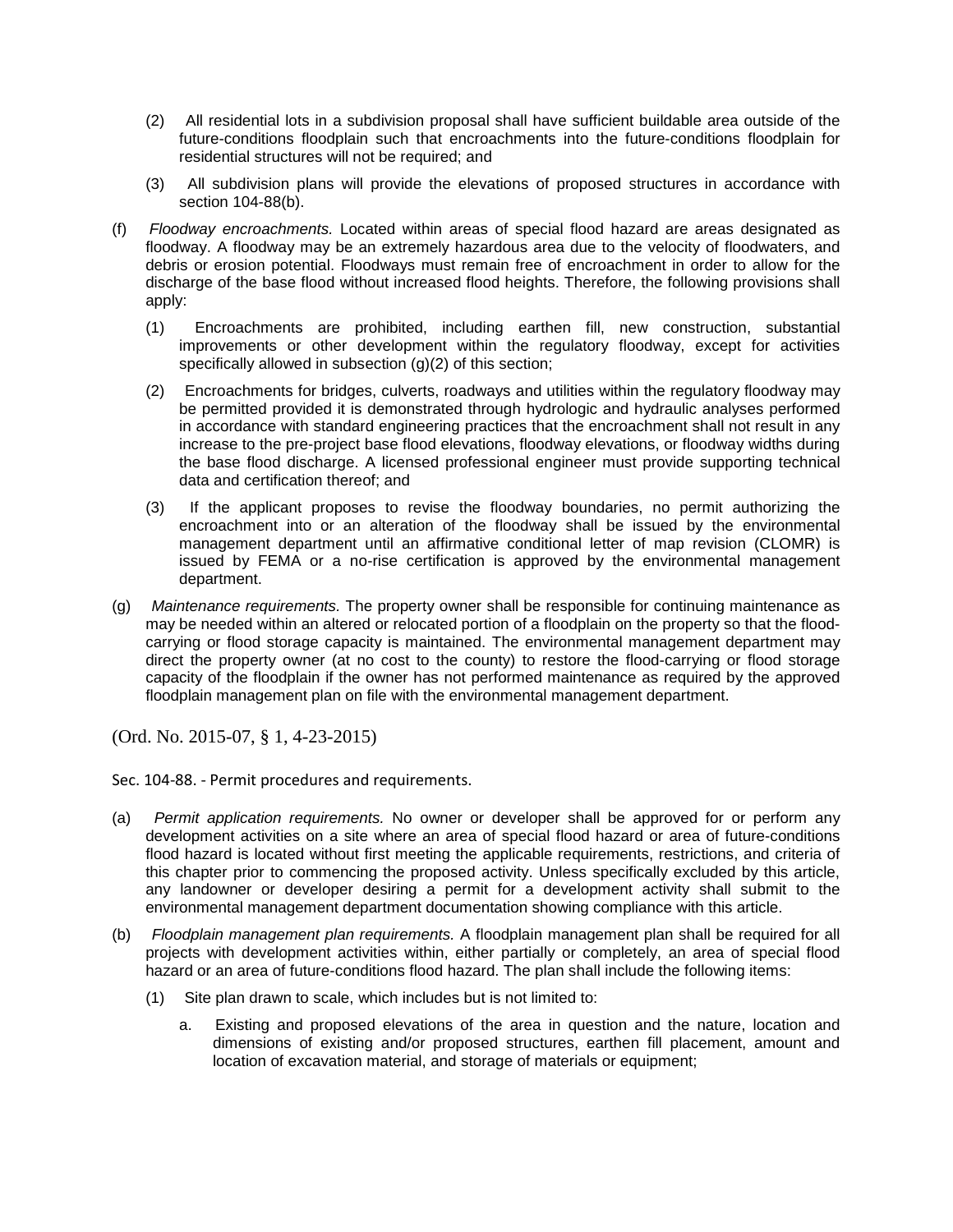- b. For all proposed structures, spot ground elevations at building corners and 20-foot or smaller intervals along the foundation footprint, or one-foot contour elevations throughout the building site;
- c. Proposed locations of water supply, sanitary sewer, and utilities;
- d. Proposed locations of drainage and stormwater management facilities;
- e. Proposed grading plan;
- f. Base flood elevations and future-conditions flood elevations;
- g. Boundaries of the base flood floodplain and future-conditions floodplain;
- h. If applicable, the location of the floodway; and
- i. Certification of the above by a licensed professional engineer or surveyor.
- (2) Building and foundation design detail, including but not limited to:
	- a. Elevation in relation to mean sea level (or highest adjacent grade) of the lowest floor, including basement, of all proposed structures;
	- b. Elevation in relation to mean sea level to which any nonresidential structure will be floodproofed;
	- c. Certification that any proposed nonresidential floodproofed structure meets the criteria in section 104-87(b)(2); and
	- d. For enclosures below the base flood elevation, location and total net area of flood openings as required in section 104-87(a)5.
- (3) Description of the extent to which any watercourse will be altered or relocated as a result of the proposed development;
- (4) Hard copies and digital files of computer models, if any, copies of work maps, comparison of pre- and post-development conditions base flood elevations, future-conditions flood elevations, flood protection elevations, special flood hazard areas and regulatory floodways, flood profiles and all other computations and other information similar to that presented in the FIS;
- (5) Copies of all applicable state and federal permits necessary for proposed development, including but not limited to permits required by Section 404 of the Federal Water Pollution Control Act, Amendments of 1972, 33 U.S.C. 1334; and,
- (6) All appropriate certifications required under this chapter.

The approved floodplain management plan shall contain certification by the applicant that all development activities will be done according to the plan or previously approved revisions. Any and all development permits and/or use and occupancy certificates or permits may be revoked at any time if the construction and development activities are not in strict accordance with approved plans.

(c) *Construction stage submittals.* For all new construction and substantial improvements on sites with a floodplain management plan, the permit holder shall provide to the environmental management department a certified as-built elevation certificate or floodproofing certificate for nonresidential construction that includes the lowest floor elevation or floodproofing level immediately after the lowest floor or floodproofing is constructed. A final elevation certificate shall be provided after completion of construction including final grading of the site. Any lowest floor certification made relative to mean sea level shall be prepared by or under the direct supervision of a licensed land surveyor or professional engineer and certified by the same. Any work undertaken prior to approval of these certifications shall be at the permit holder's risk. The environmental management department shall review the above referenced certification data submitted. Deficiencies detected by such review shall be corrected by the permit holder immediately and prior to further work proceeding. Failure to submit certification or failure to make the corrections required hereby shall be cause to issue a stop work order for the project.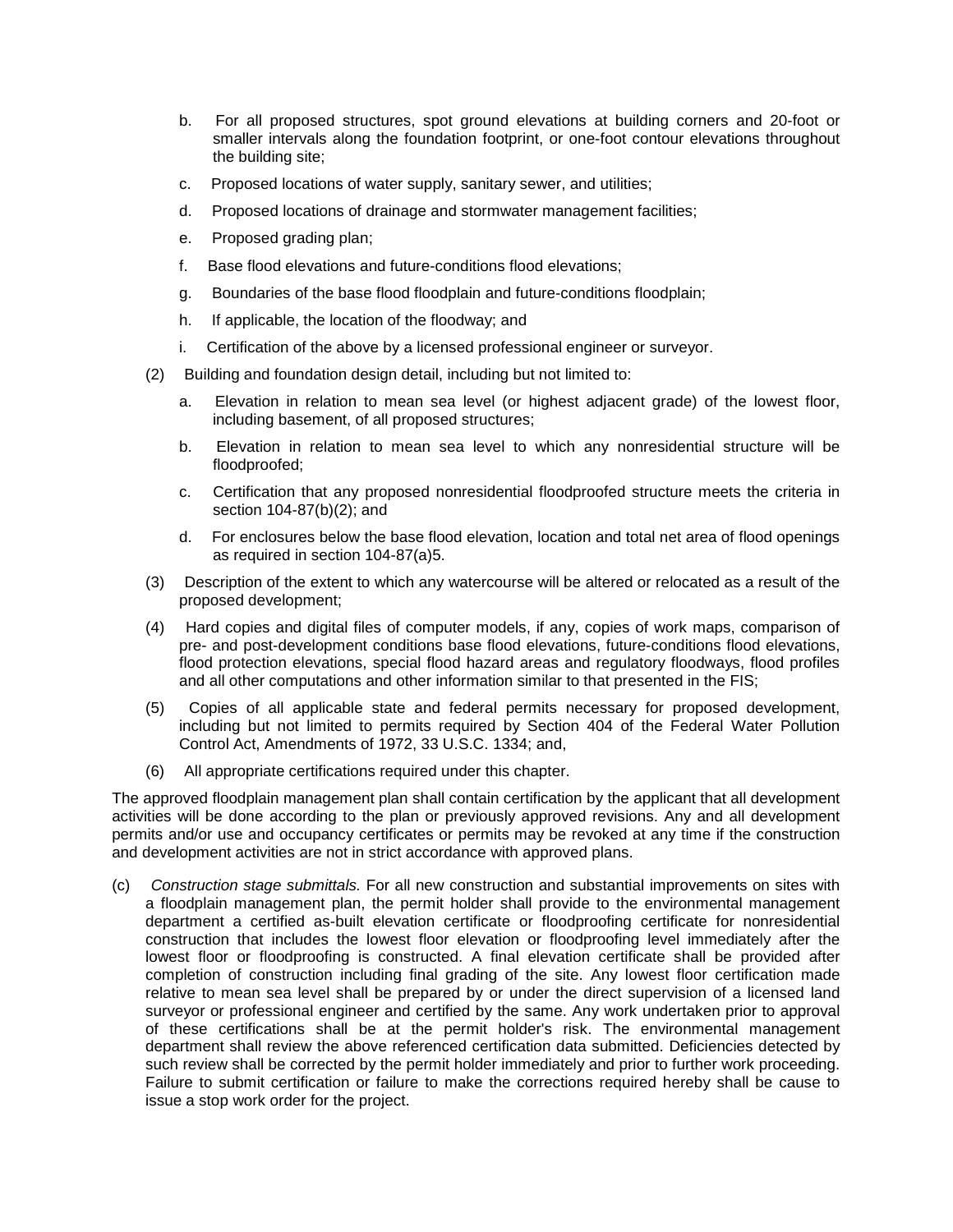- (d) *Duties and responsibilities of the administrator.* Duties of the environmental management department shall include, but are not limited to:
	- (1) Review of all development applications and permits to assure that the requirements of this article have been satisfied and to determine whether proposed building sites will be reasonably safe from flooding;
	- (2) Review proposed development to assure that all necessary permits have been received from governmental agencies from which approval is required by federal and/or state law, including but not limited to, section 404 of the Federal Water Pollution Control Act Amendments of 1972, No. 33 USC 1334;
	- (3) When base flood elevation data or floodway data have not been provided, then the environmental management department shall require the applicant to obtain, review and reasonably utilize any base flood elevation and floodway data available from a federal, state or other source in order to meet the provisions of sections 104-86 and 104-87;
	- (4) Review and record the actual elevation in relation to mean sea level (or highest adjacent grade) of the lowest floor, including basement, of all new and substantially improved structures;
	- (5) Review and record the actual elevation, in relation to mean sea level to which any substantially improved structures have been floodproofed;
	- (6) When floodproofing is utilized for a nonresidential structure, the environmental management department shall review the design and operation and maintenance plans and obtain certification from a licensed professional engineer or architect;
	- (7) Notify affected adjacent communities and the Georgia Department of Natural Resources (GA DNR) prior to any alteration or relocation of a watercourse and submit evidence of such notification to FEMA;
	- (8) Where interpretation is needed as to the exact location of boundaries of the areas of special flood hazard (e.g., where there appears to be a conflict between a mapped boundary and actual field conditions) the environmental management director shall make the necessary interpretation. Any person contesting the location of the boundary shall be given a reasonable opportunity to appeal the interpretation as provided in this chapter. Where floodplain elevations have been defined, the floodplain shall be determined based on flood elevations rather than the area graphically delineated on the floodplain maps;
	- (9) All records pertaining to the provisions of this chapter shall be maintained by the county and shall be open for public inspection;
	- (10) Coordinate all FIRM revisions with the GA DNR and FEMA; and
	- (11) Review variance applications and make recommendations to the Fayette County Planning Commission.
- (e) *Engineering study requirements for floodplain encroachments.* An engineering study is required, as appropriate to the proposed development activities on the site, whenever a development proposes to disturb any land within the future-conditions floodplain, except for a residential single-lot development on streams without established base flood elevations and/or floodways for which the provisions of section 104-87(d) apply. This study shall be prepared by a currently licensed professional engineer in the state and made a part of the application for a permit. This information shall be submitted to and approved by the environmental management department prior to the approval of any permit authorizing the disturbance of land located within the future-conditions floodplain. Such study shall include:
	- (1) Description of the extent to which any watercourse or floodplain will be altered or relocated as a result of the proposed development;
	- (2) Step-backwater analysis, using a FEMA-approved methodology approved by the stormwater management department. Cross sections and flow information shall be obtained whenever available and supplemented by the applicant or by the stormwater management department.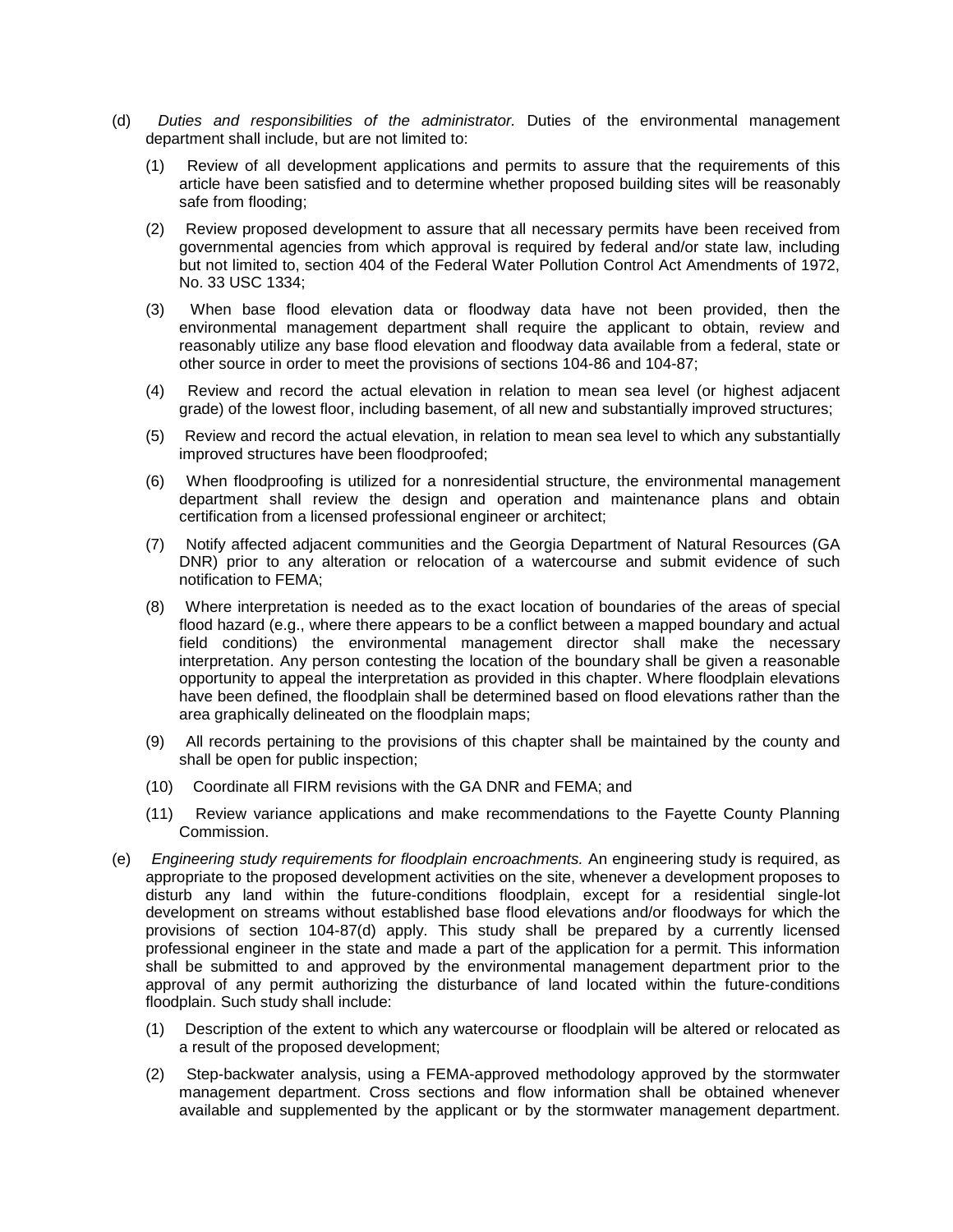Computations will be shown duplicating FIS results and will then be rerun with the proposed modifications to determine the new base flood profiles, and future-conditions flood profiles;

- (3) Floodplain storage calculations based on cross sections (at least one every 100 feet) showing existing and proposed floodplain conditions to show that base flood floodplain and futureconditions floodplain storage capacity would not be diminished by the development; and
- (4) The study shall include a preliminary plat, grading plan, or site plan, as appropriate, which shall clearly define all future-conditions floodplain encroachments.

(Ord. No. 2015-07, § 1, 4-23-2015)

Sec. 104-89. - Variance procedures.

The following variance and appeals procedures shall apply to an applicant who has been denied a permit for a development activity or to an owner or developer who has not applied for a permit because it is clear that the proposed development activity would be inconsistent with the provisions of this chapter.

- (1) Requests for variances from the requirements of this chapter shall be submitted to the environmental management department. All such requests shall be heard and decided in accordance with procedures to be published in writing by the environmental management department. At a minimum, such procedures shall include notice to all affected parties and the opportunity to be heard.
- (2) Any person adversely affected by any decision of the environmental management department shall have the right to appeal such decision to the Fayette County Planning Commission as established by the county in accordance with procedures to be published in writing by the county planning commission. At a minimum, such procedures shall include notice to all affected parties and the opportunity to be heard.
- (3) Any person aggrieved by the decision of the Fayette County Planning Commission may appeal such decision to the county state court, as provided in section 5-4-1 of the Official Code of Georgia Annotated (O.C.G.A. § 5-4-1).
- (4) Variances may be issued for the repair or rehabilitation of historic structures upon a determination that the proposed repair or rehabilitation will not preclude the structure's continued designation as an historic structure, and the variance issued shall be the minimum necessary to preserve the historic character and design of the structure.
- (5) Variances may be issued for development necessary for the conduct of a functionally dependent use, provided the criteria of this section are met, no reasonable alternative exists, and the development is protected by methods that minimize flood damage during the base flood and create no additional threats to public safety.
- (6) Variances shall not be issued within any designated floodway if any increase in flood levels during the base flood discharge would result.
- (7) In reviewing such requests, the environmental management department and the Fayette County Planning Commission shall consider all technical evaluations, relevant factors, and all standards specified in this and other sections of this chapter.
- (8) Conditions for variances.
	- a. A variance shall be issued only when all of the following conditions are met;
		- 1. A finding of good and sufficient cause;
		- 2. A determination that failure to grant the variance would result in exceptional hardship; and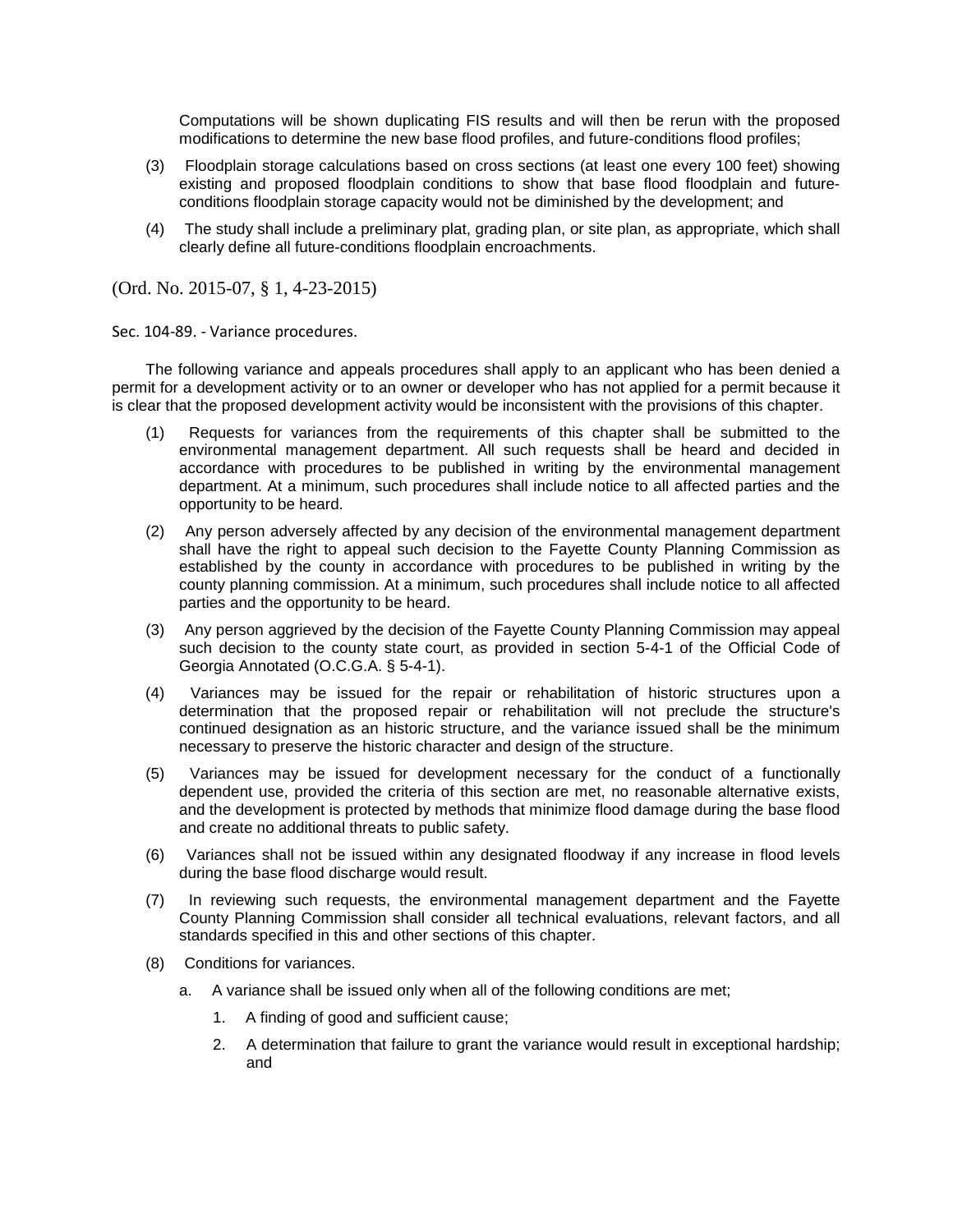- 3. A determination that the granting of a variance will not result in increased flood heights, additional threats to public safety, extraordinary public expense, or the creation of a nuisance.
- b. The provisions of this chapter are minimum standards for flood loss reduction; therefore, any deviation from the standards must be weighed carefully. Variances shall only be issued upon determination that the variance is the minimum necessary, considering the flood hazard, to afford relief
- c. Any person to whom a variance is granted shall be given written notice specifying the difference between the base flood elevation and the elevation of the proposed lowest floor and stating that the cost of flood insurance resulting from the lowest floor elevation being placed below the base flood elevation will be commensurate with the increased risk to life and property and such costs may be as high as \$25 or \$100 of insurance coverage provided.
- d. The environmental management department shall maintain the records of all variance actions and report them to the GA DNR upon request.
- (9) Any person requesting a variance shall, from the time of the request until the time the request is acted upon, submit such information and documentation as environmental management department and the Fayette County Planning Commission shall deem necessary for consideration of the request.
- (10) Upon consideration of the factors listed in subsection (8) of this section and the purposes of this chapter, the environmental management department and the Fayette County Planning Commission may attach such conditions to the granting of variances as they deem necessary or appropriate, consistent with the purposes of this chapter.
- (11) Variances shall not be issued "after the fact."

Sec. 104-90. - Violations, enforcement and notice.

- (a) Any action or inaction which violates the provisions of this chapter or the requirements of an approved stormwater management plan or permit may be subject to the enforcement actions outlined in this section. Any such action or inaction which is continuous with respect to time is deemed to be a public nuisance and may be abated by injunctive or other equitable relief. The imposition of any of the penalties described below shall not prevent such equitable relief.
- (b) Notice of violation. If the environmental management department determines that an applicant or other responsible person has failed to comply with the terms and conditions of a permit, an approved stormwater management plan or the provisions of this chapter, it shall issue a written notice of violation to such applicant or other responsible person. Where a person is engaged in activity covered by this chapter without having first secured a permit therefor, the notice of violation shall be served on the owner or the responsible person in charge of the activity being conducted on the site. The notice of violation shall contain:
	- (1) The name and address of the owner or the applicant or the responsible person;
	- (2) The address or other description of the site upon which the violation is occurring;
	- (3) A statement specifying the nature of the violation;
	- (4) A description of the remedial measures necessary to bring the action or inaction into compliance with the permit, the stormwater management plan or this article and the date for the completion of such remedial action; and
	- (5) A statement of the penalty or penalties that may be assessed against the person to whom the notice of violation is directed.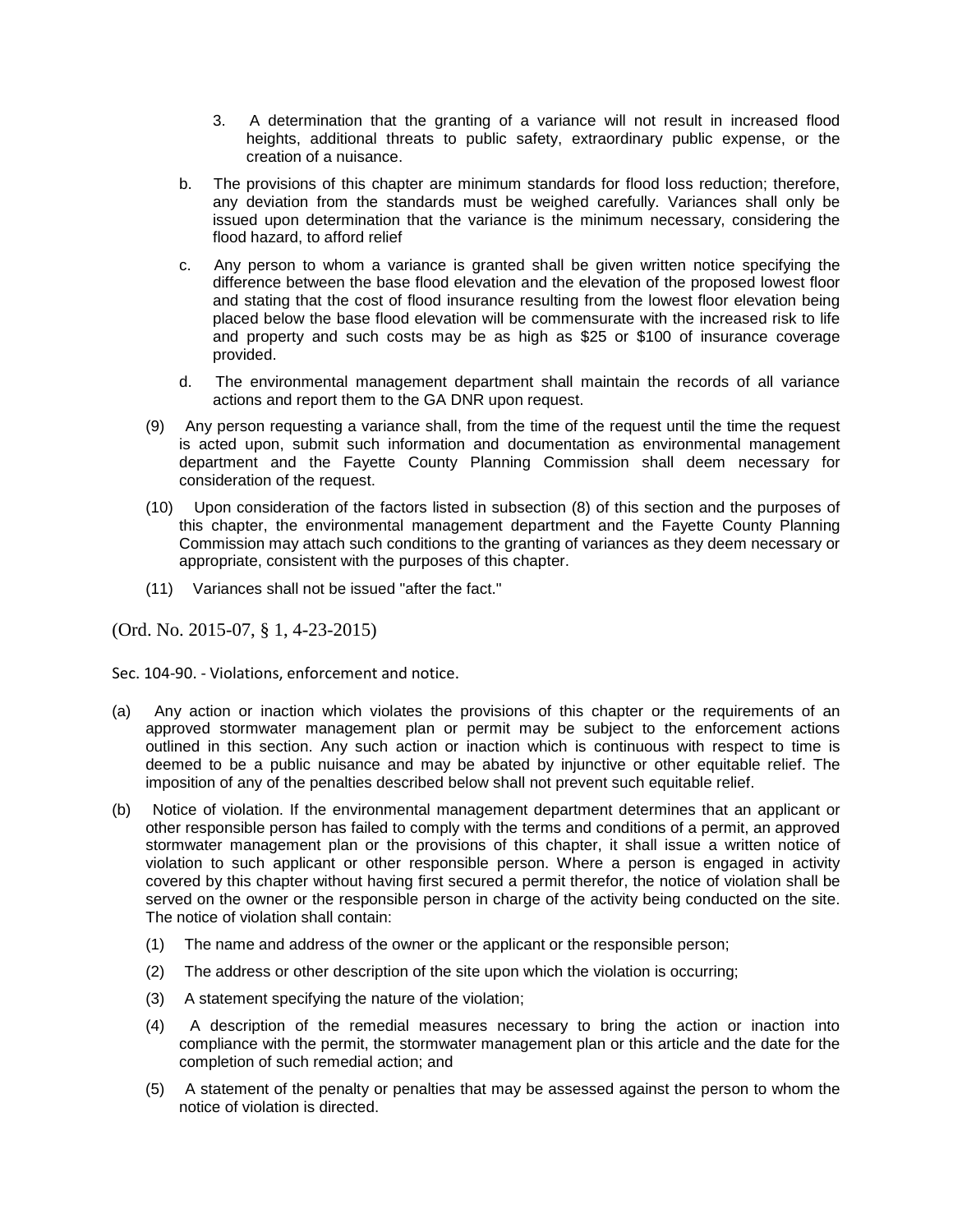Sec. 104-91. - Penalties.

- (a) In the event the remedial measures described in the notice of violation have not been completed by the date set forth for such completion in the notice of violation, any one or more of actions or penalties set forth in subsection (c) of this section may be taken or assessed against the person to whom the notice of violation was directed.
- (b) Before taking any of the following actions or imposing any of the following penalties, the stormwater management department shall first notify the applicant or other responsible person in writing of its intended action, and shall provide a reasonable opportunity, of not less than ten days (except, that in the event the violation constitutes an immediate danger to public health or public safety, 24 hours' notice shall be sufficient) to cure such violation.
- (c) In the event the applicant or other responsible person fails to cure such violation after such notice and cure period, the stormwater management department may take any one or more of the following actions or impose any one or more of the following penalties:
	- (1) *Stop work order.* The environmental management department may issue a stop work order which shall be served on the applicant or other responsible person. The stop work order shall remain in effect until the applicant or other responsible person has taken the remedial measures set forth in the notice of violation or has otherwise cured the violation or violations described therein, provided the stop work order may be withdrawn or modified to enable the applicant or other responsible person to take the necessary remedial measures to cure such violation or violations.
	- (2) *Withhold certificate of occupancy.* The environmental management department may refuse to issue a certificate of occupancy for the building or other improvements constructed or being constructed on the site until the applicant or other responsible person has taken the remedial measures set forth in the notice of violation or has otherwise cured the violations described therein.
	- (3) *Suspension, revocation or modification of permit.* The environmental management department may suspend, revoke or modify the permit authorizing the development project. A suspended, revoked or modified permit may be reinstated after the applicant or other responsible person has taken the remedial measures set forth in the notice of violation or has otherwise cured the violations described therein, provided such permit may be reinstated (upon such conditions as the stormwater management department may deem necessary) to enable the applicant or other responsible person to take the necessary remedial measures to cure such violations.
	- (4) *Civil penalties.* In the event the applicant or other responsible person fails to take the remedial measures set forth in the notice of violation or otherwise fails to cure the violations described therein within ten days, or such greater period as the environmental management department shall deem appropriate (except, that in the event the violation constitutes an immediate danger to public health or public safety, 24 hours' notice shall be sufficient) after the environmental management department has taken one or more of the actions described in subsection  $(c)(1)$ — (3) of this section, the stormwater management department may impose a penalty not to exceed \$1,000.00 (depending on the severity of the violation) for each day the violation is not remediated after receipt of the notice of violation.
	- (5) *Criminal penalties.* For intentional violations of this chapter, the environmental management department may issue a citation to the applicant or other responsible person, requiring such person to appear in the county state court to answer charges for such violation. Upon conviction, such person shall be punished by a fine not to exceed \$1,000.00 or imprisonment for 60 days or both. Each act of violation and each day upon which any violation shall occur shall constitute a separate offense.